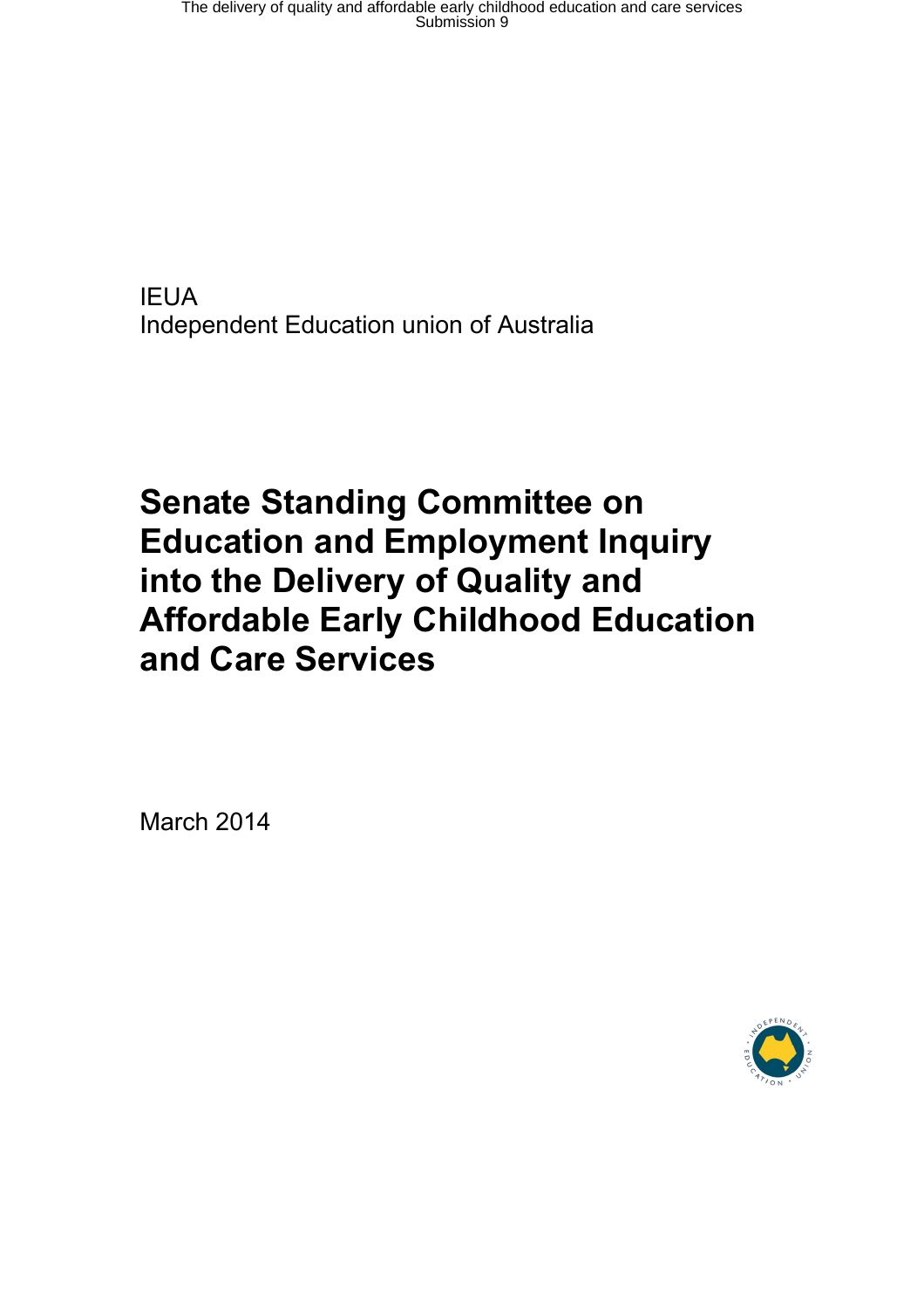### **Introduction**

- 1. The Independent Education Union of Australia (IEUA) is pleased to have the opportunity to make a submission to the Senate Standing Committee Inquiry.
- 2. The IEUA is the federally registered union that represents workers, including teachers, principals, and school support staff, in Catholic and nongovernment education across all the states and territories of Australia. While the majority of members of the IEUA are teachers, the membership of the IEUA also consists of workers engaged as teacher aides, administrative staff, gardeners, cleaners and caterers.
- 3. Membership of the IEUA is also diverse in respect to the types of workplaces included in its coverage. These range from very large schools with significant resources to extremely small rural schools with very limited resources, community based early childhood education centres and large metropolitan preschool settings. The variety of education settings represents great diversity. The union currently has a membership of over 75,000.

# **Delivery of Quality and Affordable Early Childhood Education and Care**

- 4. Investment in high quality early childhood education and care yields substantial educational, social and economic benefits<sup>1,2</sup>. IEUA therefore supports the right of all parents to access affordable, high quality education and care services and the right of early childhood educators to work within supportive, professional environments.
- 5. Quality and affordability of education and care are influenced by numerous factors. In this submission, the Terms of Reference for the inquiry (as recorded on the website

[http://www.aph.gov.au/Parliamentary\\_Business/Committees/Senate/Educat](http://www.aph.gov.au/Parliamentary_Business/Committees/Senate/Education_and_Employment/Affordable_early_childhood/Terms_of_Reference)

<sup>1</sup> OECD (2012) Education and Training Policy: Investing in High-Quality Early Childhood Education and Care (ECEC). [www.oecd.org/edu/school/48980282.pdf](http://www.oecd.org/edu/school/48980282.pdf)

<sup>2</sup> OECD (2013) Education Indicators in Focus: How do Early Childhood Education and Care (ECEC) Policies, Systems and Quality vary across OECD Countries? February 2013. [www.oecd.org/edu/EDIF11.pdf](http://www.oecd.org/edu/EDIF11.pdf)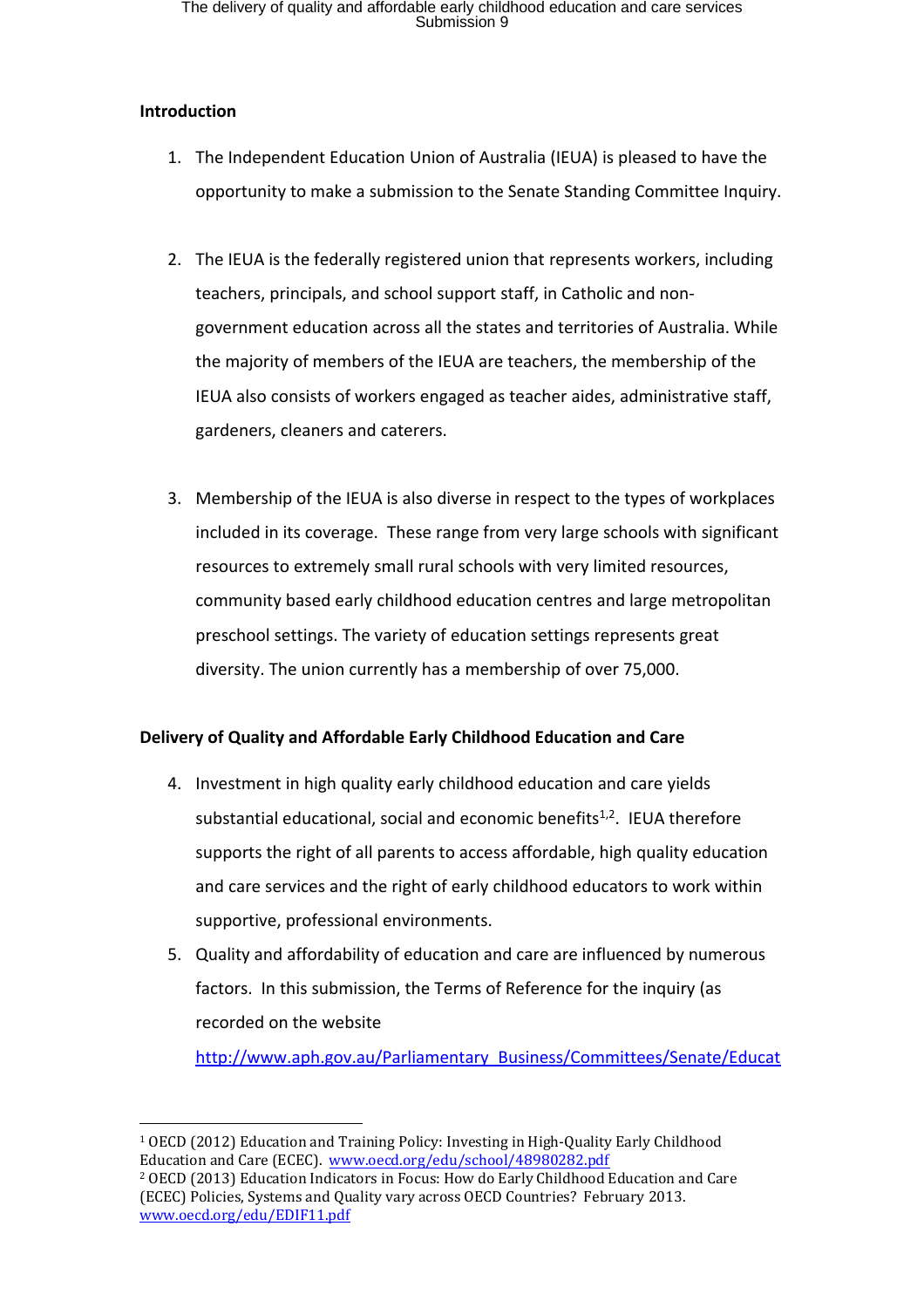ion and Employment/Affordable early childhood/Terms of Reference) are used as a framework for discussion of issues.

## **Outcomes for Children in Early Childhood Education and Care Services**

- 6. Early childhood experiences play a vital role in growth and development and, for many parents, ongoing participation in the workforce requires them to access education/care services<sup>2</sup>. It is, therefore, important to establish quality early childhood education and care programmes that support children, and their parents, to achieve their full potential.
- 7. IEUA recognises that there are numerous factors that influence the quality and affordability of education and care provided by a particular service. These are considered individually, below.

## **Workforce Factors**

- 8. One of the most pressing issues in the early childhood sector is a shortage of qualified staff. This is a direct reflection of the fact that early childhood education is, at present, a low status occupation. Addressing the shortage of staff requires recognition that issues of standing and status are directly related to pay and conditions.
- 9. The extent of worker dissatisfaction in the early childhood sector is evident in the fact that over 17% of employees leave within any given year<sup>3</sup>. This is problematic because high rates of staff turnover exacerbate staff shortages, disrupt continuity of care, negate investment in professional development, lower service quality and have a negative impact on child outcomes<sup>4</sup>.
- 10. In relation to wages, 72% of the early childhood workforce is currently employed on a casual or part-time basis and over 70% of childcare workers receive wages set by awards, with only 27% working under collective agreements<sup>3</sup>. In comparison, 93% of primary teachers have their wages set under collective agreements<sup>3</sup>. The predominance of awards in the early childhood sector may be explained by several factors. For example, small,

<sup>3</sup> Productivity Commission (2011) Productivity Commission Research Report: Early Childhood Development Workforce. Productivity Commission: Melbourne.

<sup>4</sup> OECD (2013) Education Indicators in Focus: How do Early Childhood Education and Care (ECEC) Policies, Systems and Quality vary across OECD Countries? February 2013. [www.oecd.org/edu/EDIF11.pdf](http://www.oecd.org/edu/EDIF11.pdf)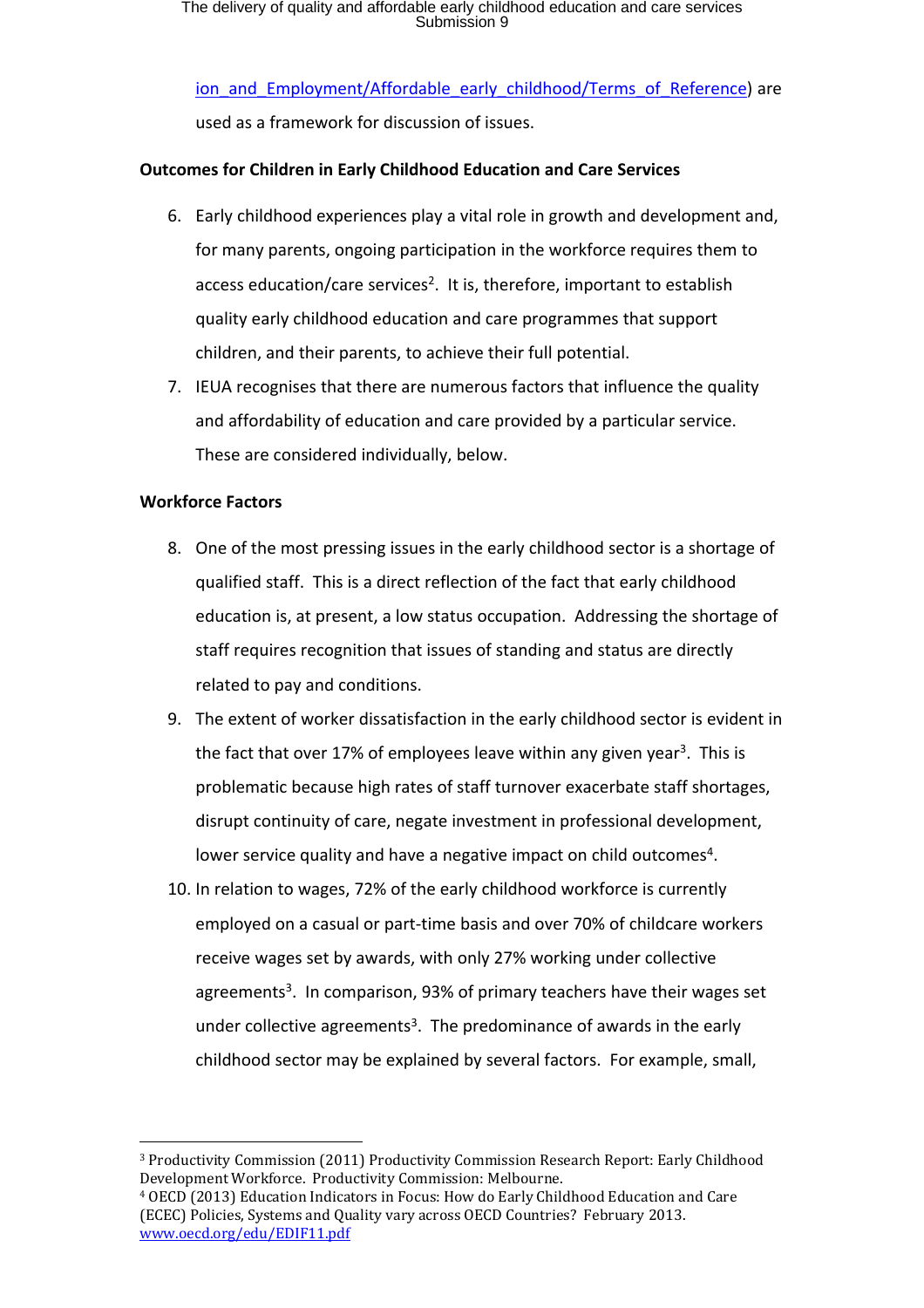community-run organisations are likely to lack expertise and experience in negotiating bargaining arrangements or performance-based agreements.

- 11. Despite these difficulties, early childhood teachers working in kindergarten settings have been able to achieve rates of pay that are comparable to those in schools in some states. In others however, early childhood teachers working in childcare settings are paid substantially less.
- 12. To ensure that teachers working in childcare settings receive comparable wages, increased income needs to be provided. For community-based organisations however, income is derived primarily from Government funding and parental fees. Any attempt to raise additional funds by increasing the fees paid by parents is contrary to the fundamental objective of universal access to affordable early childhood services.
- 13. There is then, a strong case for greater government support. At less than 0.1% of GDP, Australia's current rate of government spending on early childhood education is one of the lowest of all OECD countries<sup>3</sup>. Similarly, our rate of private funding (48%) is one of the highest of all OECD countries<sup>3</sup>.
- 14. Further, in Queensland, the ability of kindergartens to pay salaries that are comparable to those offered in schools is threatened by the fact that, under the newly introduced Queensland Kindergarten Funding Scheme, there is a ~\$400 funding deficit per child in centres that do not qualify for remote area or low socioeconomic subsidies<sup>5</sup>. Although supplementary funding was initially provided to these centres, in the form of a 'legacy' funding agreement, this funding was frozen from early 2014. In direct communication with the Queensland Minister for Education, IEUA QNT Branch was informed that continuation of this funding would be at the discretion of the Commonwealth. Unless kindergartens are able to continue to offer comparable wages their attraction and retention abilities will decline, with a significant negative impact on the quality of early childhood education.
- 15. These issues could be resolved by funding services at a base funding rate calculated on a fixed percentage of staffing costs, based on staffing models required under the Education and Care Services National Regulations, with staffing costs calculated based on wage rates comparable to employees in other education settings. A precedent exists in Victoria, where there is an

<sup>5</sup> Source: IEU submission to Productivity Commission Review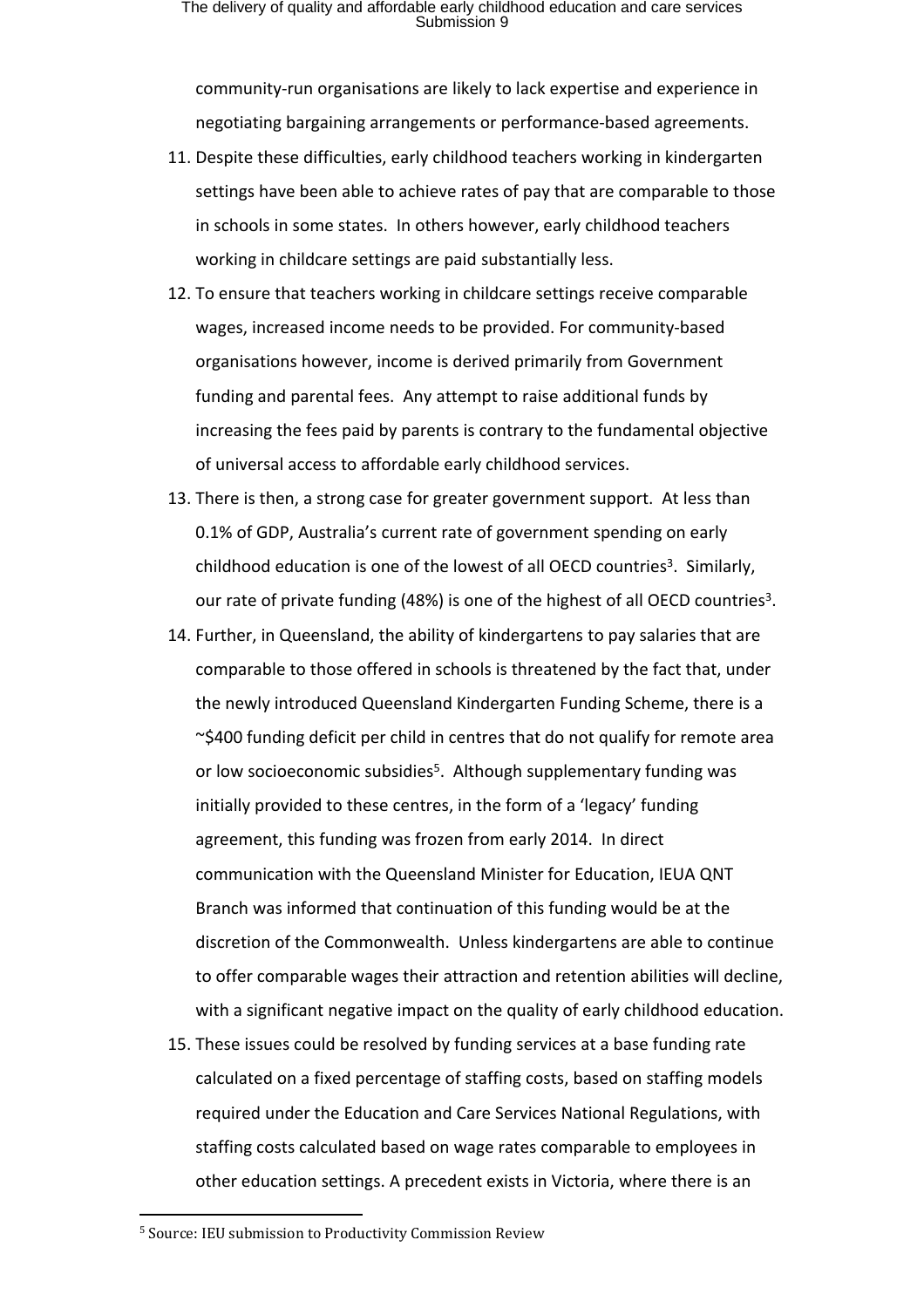agreement between government, service providers and the union to ensure that salaries and conditions are similar to those of teachers in schools.

## **Quality Regulation**

- 16. Poor quality early childhood education and care has been shown to have lasting detrimental effects on children's development<sup>6</sup>. It is, therefore, imperative that governments put in place policies and practices that support quality early childhood programmes.
- 17. IEUA supports moves to increase formal qualifications held by early childhood workers as this is integral to enhanced professionalism. It is however, important to note that, while staff qualifications are one of the strongest predictors of quality education and care programmes, the level of qualification itself is not as important as the amount of specialised and practical training, participation in PD and years of experience<sup>6</sup>. Moreover, the movement toward higher qualification requirements is tokenistic unless there is a concurrent commitment to broader recognition of worker professionalism.
- 18. OECD research has shown that key quality indicators in early childhood education and care are child-staff ratios, duration of programmes and public spending per child<sup>6</sup>. Although the National Quality Framework incorporates measures to address each of these factors<sup>7</sup>, one issue that has yet to be considered is the fact that current models of regulation reflect a longstanding separation of education and care programmes.
- 19. At present, the Commonwealth is responsible for child care, while states and territories are responsible for early education. It would greatly simplify quality regulation if the Commonwealth were responsible for all education and care.

## **Participation and Access to Services**

20. IEUA supports policies and practices that allow equity of access to adequate, flexible early childhood education and care.

<sup>6</sup> OECD (2013) Education Indicators in Focus: How do Early Childhood Education and Care (ECEC) Policies, Systems and Quality vary across OECD Countries? February 2013. [www.oecd.org/edu/EDIF11.pdf](http://www.oecd.org/edu/EDIF11.pdf)

<sup>7</sup> Council of Australian Governments (2009) National Partnership Agreement on the National Quality Agenda for Early Childhood Education and Care. Council of Australian Governments: Canberra.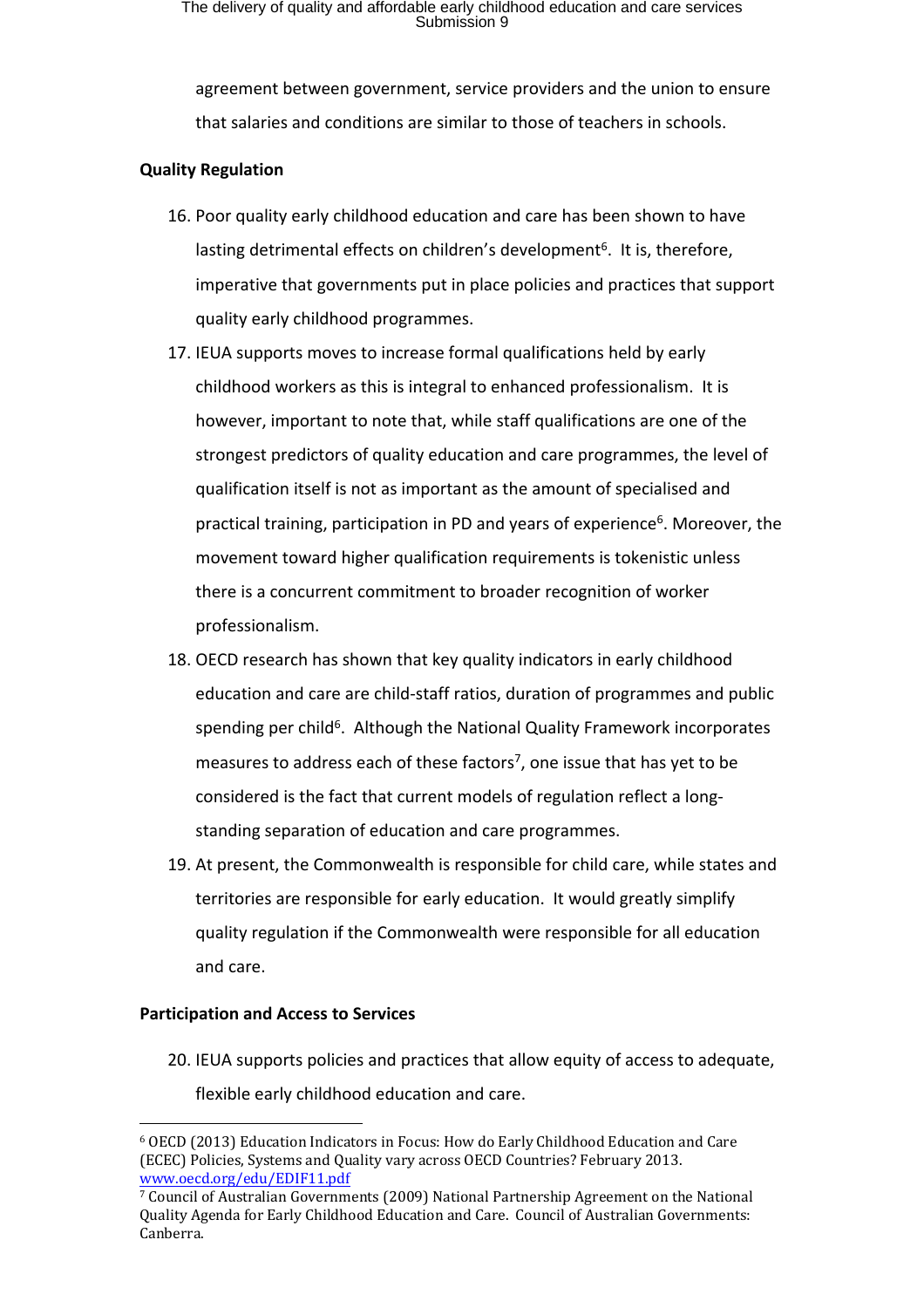- 21. A key issue in relation to this is the fact that processes used to determine the location of education and care services are often ineffective and inefficient. To ensure that services are available in communities where they are most needed, it is imperative that governments use up-to-date demographic data to determine where new services will be established. This is not always the procedure followed. In Queensland for example, the process for selecting new kindergartens to be built in 2010- 2011 was based upon outdated demographic data from a 2006 Australian Bureau of Statistics survey.
- 22. IEUA also has concerns in relation to provisions for disadvantaged and disabled students. At this stage, additional support for children who are diagnosed with disorders such as ADHD and autism is obtained on an individual basis. Educational institutions must ensure that the child's condition has been formally diagnosed before putting in a single, unique application for additional funding. This is problematic, particularly when parents do not consent to have their child's condition formally assessed by medical professionals and, even where parents do agree, the formulation of a diagnosis may take some time. While waiting for a diagnosis to be recorded, services are critically under resourced.
- 23. A similar problem is faced by kindergarten services operating in rural areas. As many children who access these services live some distance from the nearest available/appropriate service, some centres run special bus services for students. These services are not however, eligible for financial support. This is a problem with particular relevance to Aboriginal and Torres Strait Islander children, who often live in rural and remote locations.
- 24. A further issue arises from the National Quality Framework requirement for all Australian four year olds to access fifteen hours per week of early childhood education, provided by a four year qualified early childhood educator, for forty weeks of each year. In reality, this target is unlikely to be met without greater integration of education and care programmes because, where the two operate in isolation, working parents are effectively forced to choose between education and care. This problem is particularly acute for parents from lower socioeconomic backgrounds: Where families can survive on a single income, it is relatively easy for at least one parent to work around the shorter operating hours of most kindergarten services, but where families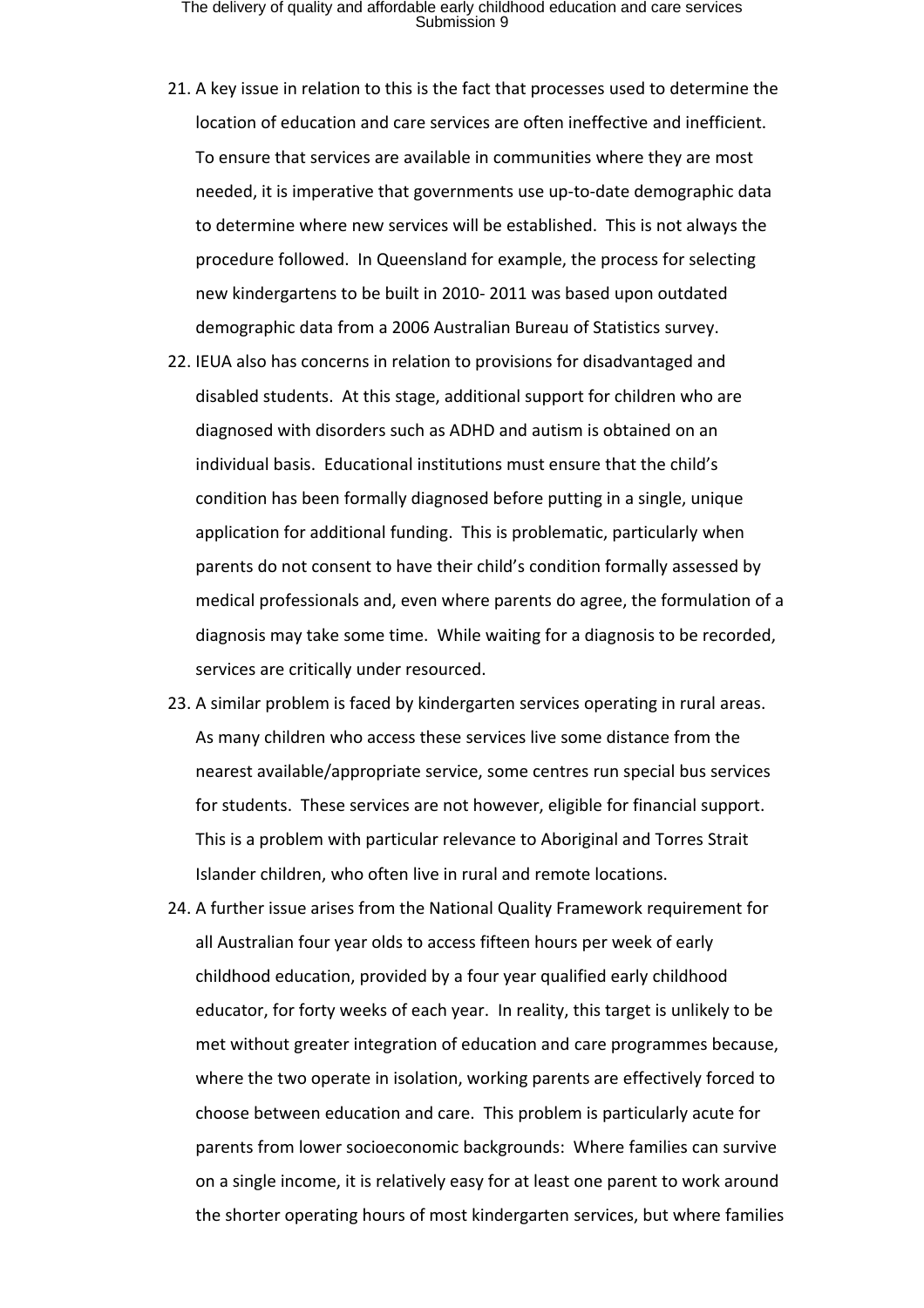are dependent on a dual income, they have no option but to place their children in long day care facilities, even where these offer no formal education programme.

#### **Environments for Learning**

- 25. A primary requirement for quality learning environments is quality early childhood professionals. To ensure that degree-qualified early childhood teachers are employed by all kindergarten services, government must act to ensure that training programmes are adequately meeting demand and ensure that early childhood services are adequately resourced.
- 26. We note, with some disappointment, that the Terms of Reference for several recent inquiries focus solely on the childcare sector. It appears that the government is effectively ignoring the highly integrated nature of the early childhood education and care, which is only likely to become more pronounced with the implementation of the National Quality Framework.
- 27. As noted above, the requirement for all Australian four year olds to access fifteen hours per week of early childhood education, provided by a four-year university qualified early childhood teacher, for forty weeks of each year, is particularly problematic, for several reasons. Not only is there a shortage of qualified early childhood teachers who are willing to work in childcare settings, there is a general scarcity of integrated education and care programmes, which effectively forces working parents to choose between education and care.
- 28. In Queensland, experience shows that, when choosing between education and care programmes for their children, families with higher socioeconomic status preferentially select education programmes. During the period prior to 2007 for example, when community kindergartens where the only available early childhood education option, parents from higher socioeconomic demographics preferentially chose to send their children to these services. Those from lower socioeconomic circumstances however, were unable to work around the shorter operating hours of kindergarten services and most chose to send their children to long day care services, even where these offered no formal education programme.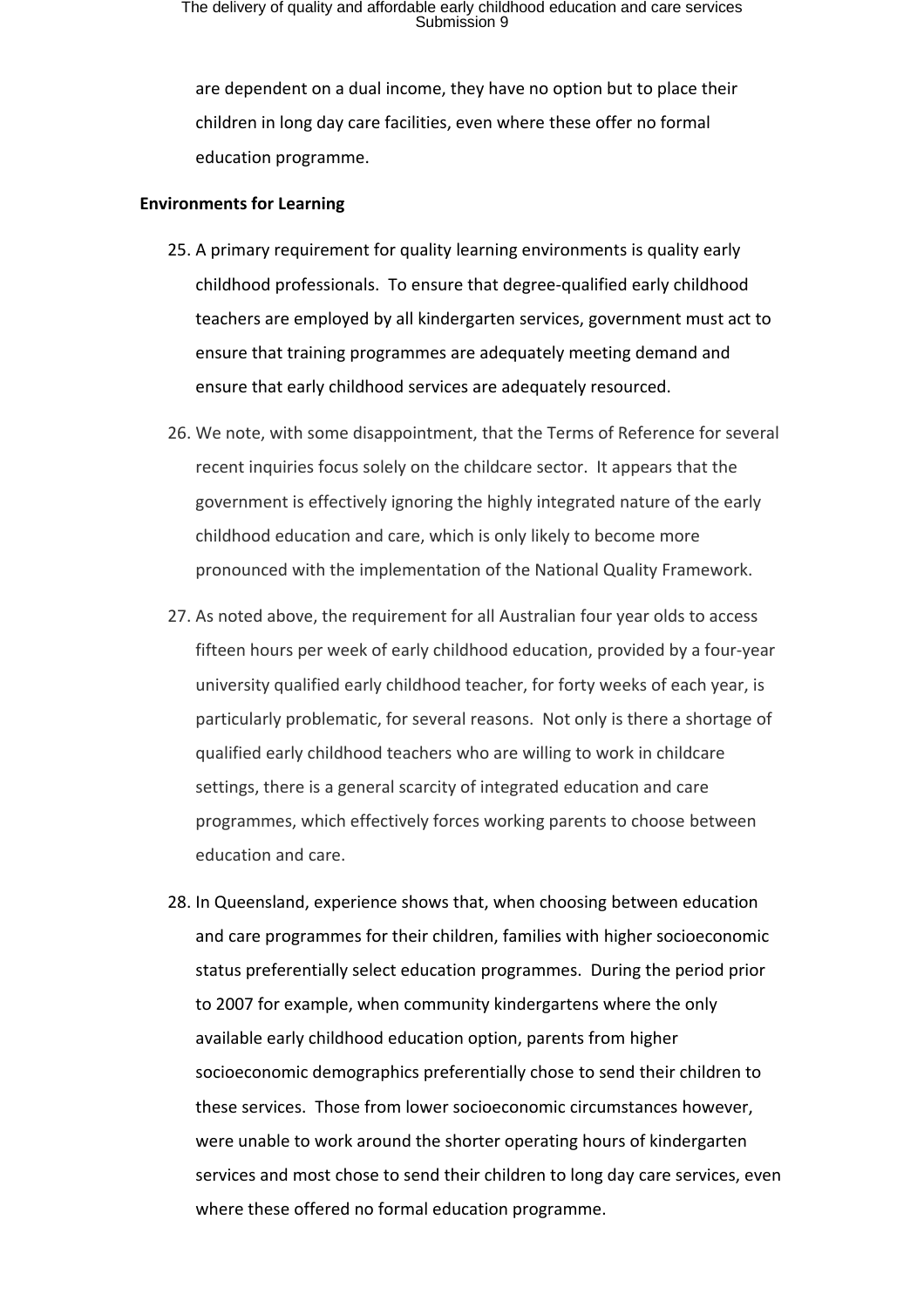#### **Implementation of the National Quality Framework**

- 29. IEUA recognises that the National Quality Framework is an important initiative in ensuring that all parents have access to affordable, high quality early childhood education and care.
- 30. One of the most important aspects of the NQF is the aim of increasing the number of degree qualified early childhood teachers, and raising the level of qualifications for other childcare workers. Achieving this goal requires a commitment to act against factors that deter new workers from entering the profession and drive those who are already working within the sector to seek alternative employment. Recruiting and retaining qualified staff is also vital to ensure greater integration of education and care programmes, which is likely to become increasingly important as the NQF is implemented.
- 31. The primary impact of new staffing requirements is financial. Community based children's services outlay around 80% of their income on wages, meaning any small increase in wages has a substantial impact on budgets. Further, because most workplaces employ only one or two teachers, workplace agreements are time consuming to achieve across the sector.
- 32. Ultimately, these centres have only two options for funding increased wages – Increased government funding or increasing parent fees. Given the fact that any increase in parental fees has a direct impact on accessibility/affordability of services it is important to note that there has been no substantive increase in government funding for some time.

#### **Impacts of Amendments to the National Quality Framework**

- 33. IEUA commends the federal government for recognising that implementation of the full suite of National Quality Framework requirements requires a longterm commitment to sector reconfiguration, but is concerned that delays to implementation may reflect a waning interest in genuine reform.
- 34. In relation to staffing issues, for example, the former Labor government established the Early Years Quality Fund (EYQF), a \$300 million pool of money that selected centres could draw upon for employment-related costs. The current federal government however, has announced that, while they will honour contracts submitted to the Department of Education before 7<sup>th</sup> September 2013, there will be no further payments until a review of the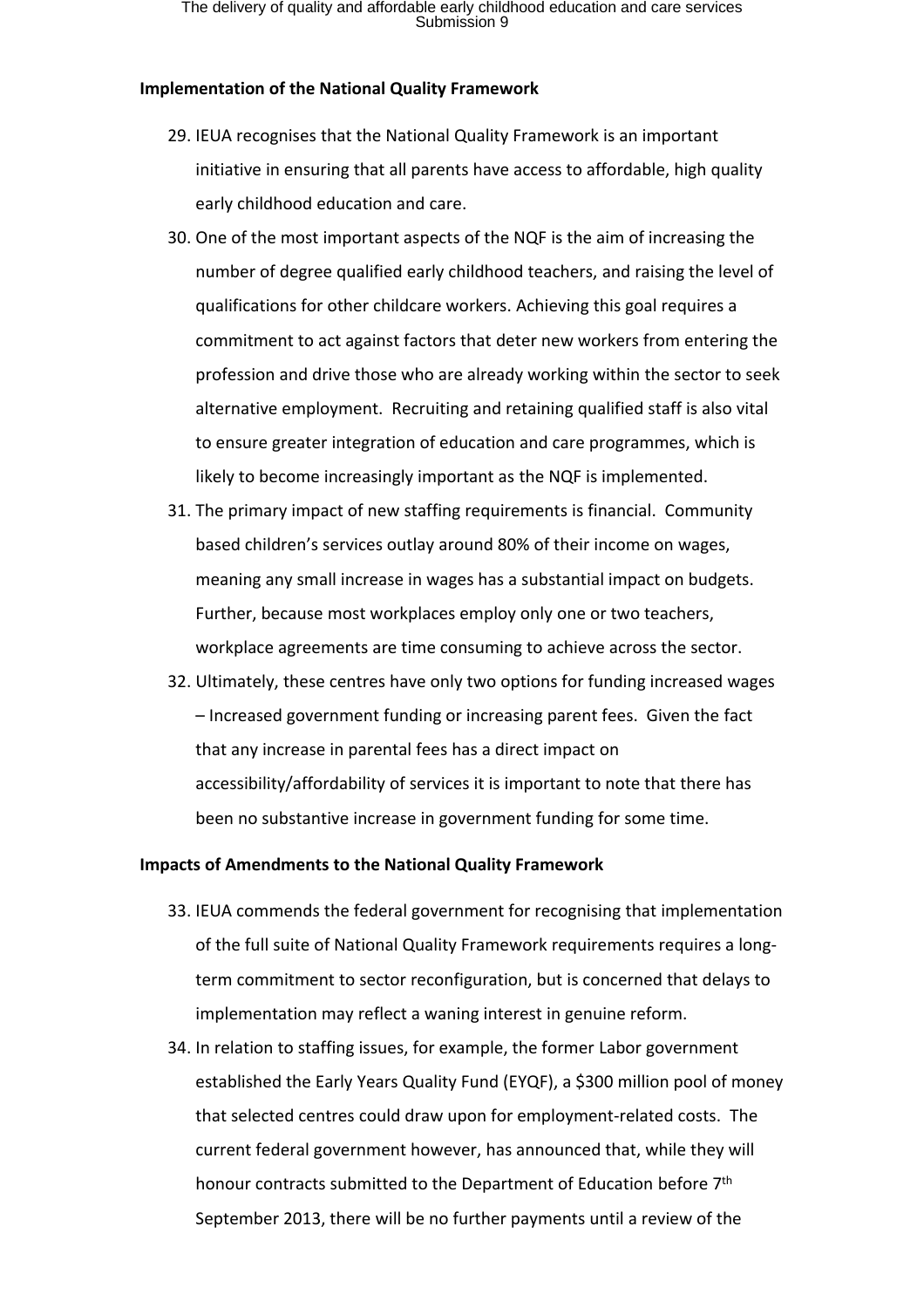EYQF has been completed. This means child care workers around the country risk having their wages cut, or that they may not receive any wage increase they had already factored in.

- 35. It is widely recognized that the EYQF was not an ideal solution, because it would provide an average increase of just \$3 per hour to approximately 30% of childcare workers, and only until 2015, but it was hoped that this would help to build the case for more comprehensive wage increases in the future.
- 36. IEUA accepts the government's argument that an ongoing wage equity case being considered by Fair Work Australia is a more appropriate way of addressing wage inequity and hopes that Fair Work finds in favour of the claim.
- 37. The new government has also recently announced plans to work with state and territory governments to slow down implementation of staff to child ratios and pause requirements for higher staff qualifications. IEUA notes that the Assistant Minister for Education has indicated that she intends to meet with state and territory ministers to find practical ways to improve the implementation of the NQF reforms, without compromising the standard of care provided to children.
- 38. The provision of extra time to address some of the most pressing issues and problems in the early childhood sector is welcome. Hopefully, it will not compromise the overall goal of acknowledging and rewarding the professionalism of early childcare workers.

#### **Concluding Comment**

- 39. As governments strive to increase participation in the workforce, the number of parents seeking access to childcare and/or early childhood education services is set to increase. Supporting and investing in initiatives to increase the quality, affordability and accessibility of early childhood education and care is, therefore, an investment in the future of the nation.
- 40. To obtain maximum return on that investment requires recognition that quality care depends upon quality staff. To attract and retain staff capable of maintaining the highest of professional standards, it is necessary to recognise and appropriately reward the professionalism of early childhood educators.